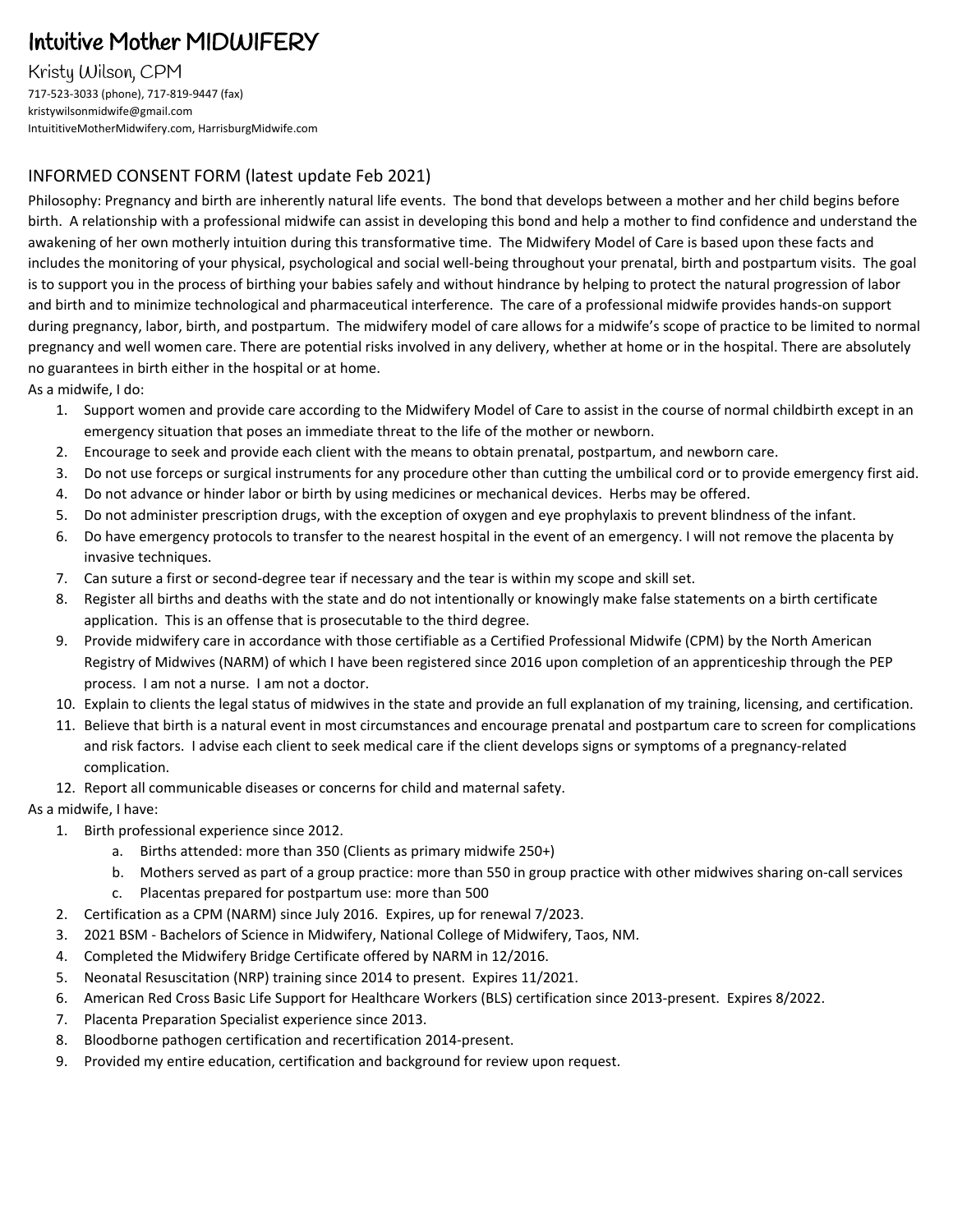In choosing home birth I/we understand that I am taking primary responsibility for all decisions, procedures and outcomes regarding my prenatal, birth and postpartum care. I acknowledge that I am contracting for the midwifery services of Intuitive Mother Midwifery, LLC and Kristy Wilson, CPM. I have chosen to have a home birth, based upon what I believe to be a thorough examination of the alternatives. I have discussed my prenatal care and birth options with knowledgeable people to the extent I think is necessary.

I/we also fully understand and agree to the following:

- 1. Kristy Wilson, CPM is a home birth midwife. She and her midwifery assistant are not doctors or nurses. Intuitive Mother Midwifery, LLC provides care for women who have normal, uncomplicated pregnancies and expect a normal delivery of a healthy child.
- 2. While there are many advantages to home birth, it is impossible at a home birth to provide the same type of medical care that is available in the hospital. For example, hospitals utilize more equipment such as monitoring devices, surgical apparatus', various medications including anesthetics and analgesics, blood plasma, etc. I am fully aware that in the event of a complication or emergency there are fewer options for medical intervention available at a home birth than there would be in a hospital.
- 3. It may become necessary during the birth to transfer the mother and/or child to the hospital, before, during, or after the birth. I agree to go to the hospital upon the midwife's recommendation. If this becomes necessary, I understand that in most circumstances, such transport is via private car.
- 4. I agree to have the baby seen by a physician for a newborn physical examination if the midwife deems it necessary.
- 5. I understand that Kristy Wilson, CPM and Intuitive Mother Midwifery, LLC is NOT licensed by the state of Pennsylvania and does not carry medical malpractice insurance.
- 6. I understand that Kristy Wilson, CPM DOES NOT have formal physician backup. Kristy Wilson, CPM will discuss the range of options for transport and assist me if I request it in developing my plan.
- 7. There are various tests available, such as amniocentesis, to detect genetic abnormalities or other complications. Kristy Wilson, CPM does not perform such tests, although referrals may be made to diagnostic centers. If the need or desire for such tests should arise, they should be fully discussed with a medically trained professional.
- 8. Certain risk factors may become known during the prenatal period. I understand that these factors pose a risk of complications and/or injury to the mother and/or child. If the midwife believes that the risk is too great for a home delivery, and I decide to stay at home despite her concerns, I agree to sign a form taking full responsibility for proceeding with a home birth despite these risk factors.
- 9. I understand that even with the most attentive care during the prenatal period, unpredictable medical problems may arise during pregnancy or childbirth. Because some of these problems may place my child or me at risk, transfer to a physician and/or hospital may be necessary. The following situations may be considered high risk. If they occur during my pregnancy and cannot be resolved, I may need to reconsider my decision to have a homebirth. They include but are not limited to the following:

| o Diabetes                               | o Active genital herpes                          |
|------------------------------------------|--------------------------------------------------|
| o High blood pressure                    | o Preeclampsia                                   |
| o Preterm labor                          | o Rh neg. mother with a positive antibody screen |
| o Twins or breech presentation           |                                                  |
| o Preterm premature rupture of membranes |                                                  |
|                                          |                                                  |

1 Kristy Wilson Informed Consent & Disclosures Client Initials Date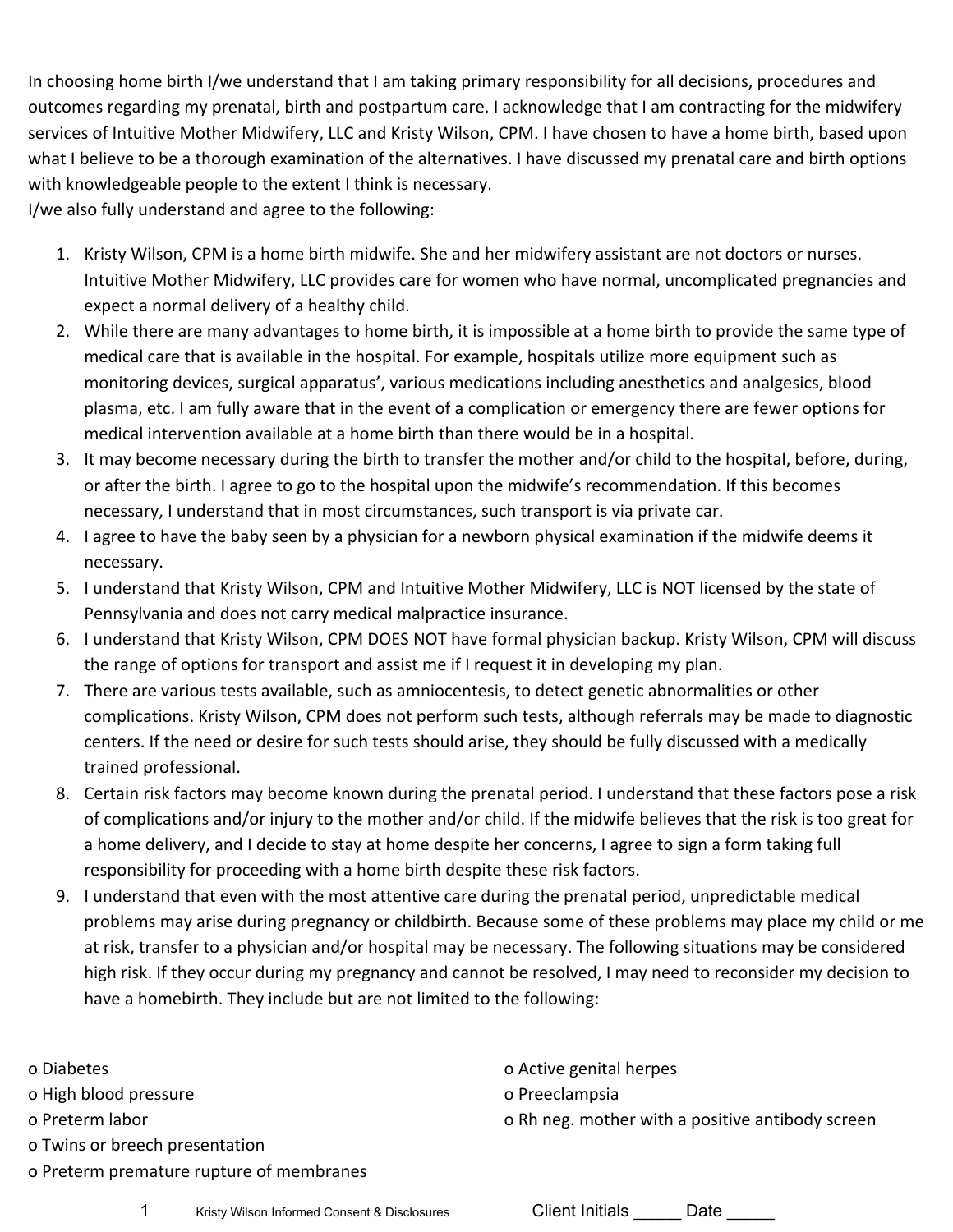10. The following complications are rare, but may occur during the labor and birth process. I/We understand that any of these complications could lead to permanent injury and/or death to my child or me. They include but are not limited to:

| o Fetal distress                | o Excessive blood loss |
|---------------------------------|------------------------|
| o Retained placenta             | o Severe lacerations   |
| o Placental previa or abruption | o Congenital defects   |
| o Prolapsed cord                | o Shoulder dystocia    |
| o Uterine rupture               | o Stillbirth           |

11. I/We understand that Kristy Wilson, CPM carries the following equipment, supplies and medications with her during a home birth:

| o Anti-hemorrhagic agents | o Suturing materials |
|---------------------------|----------------------|
| o Hand-held Doppler       | o DeLee catheter     |
| o Urinary catheters       |                      |

12. I/We understand Kristy Wilson, CPM may NOT have the following equipment, supplies and medication with her at a home birth:

| o Oxygen tank                                       | o Forceps or vacuum                     |
|-----------------------------------------------------|-----------------------------------------|
| o Pain medication, including epidurals or narcotics | o Continuous fetal monitoring equipment |
| o Surgical equipment beyond that needed for basic   | o Blood for transfusions                |
| suturing                                            |                                         |

I/We hereby release Kristy Wilson, CPM and Intuitive Mother Midwifery, LLC and her assistant/s from all liability for complications which may arise in the course of pregnancy, birth or postpartum and the long and short-term effects of those complications. I/We acknowledge that I/We have thoroughly read and understand this document and have had an opportunity to have any questions answered regarding the benefits and risks specific to home birth. I HAVE READ, AGREE TO, AND UNDERSTAND THE ABOVE STATED MATERIAL CONTAINED HEREIN AS "INFORMED CONSENT".

Client Print

Client Signature and Date

\_\_\_\_\_\_\_\_\_\_\_\_\_\_\_\_\_\_\_\_\_\_\_\_\_\_\_\_\_\_\_\_\_\_\_\_\_\_\_\_\_\_\_\_\_\_

\_\_\_\_\_\_\_\_\_\_\_\_\_\_\_\_\_\_\_\_\_\_\_\_\_\_\_\_\_\_\_\_\_\_\_\_\_\_\_\_\_\_\_\_\_\_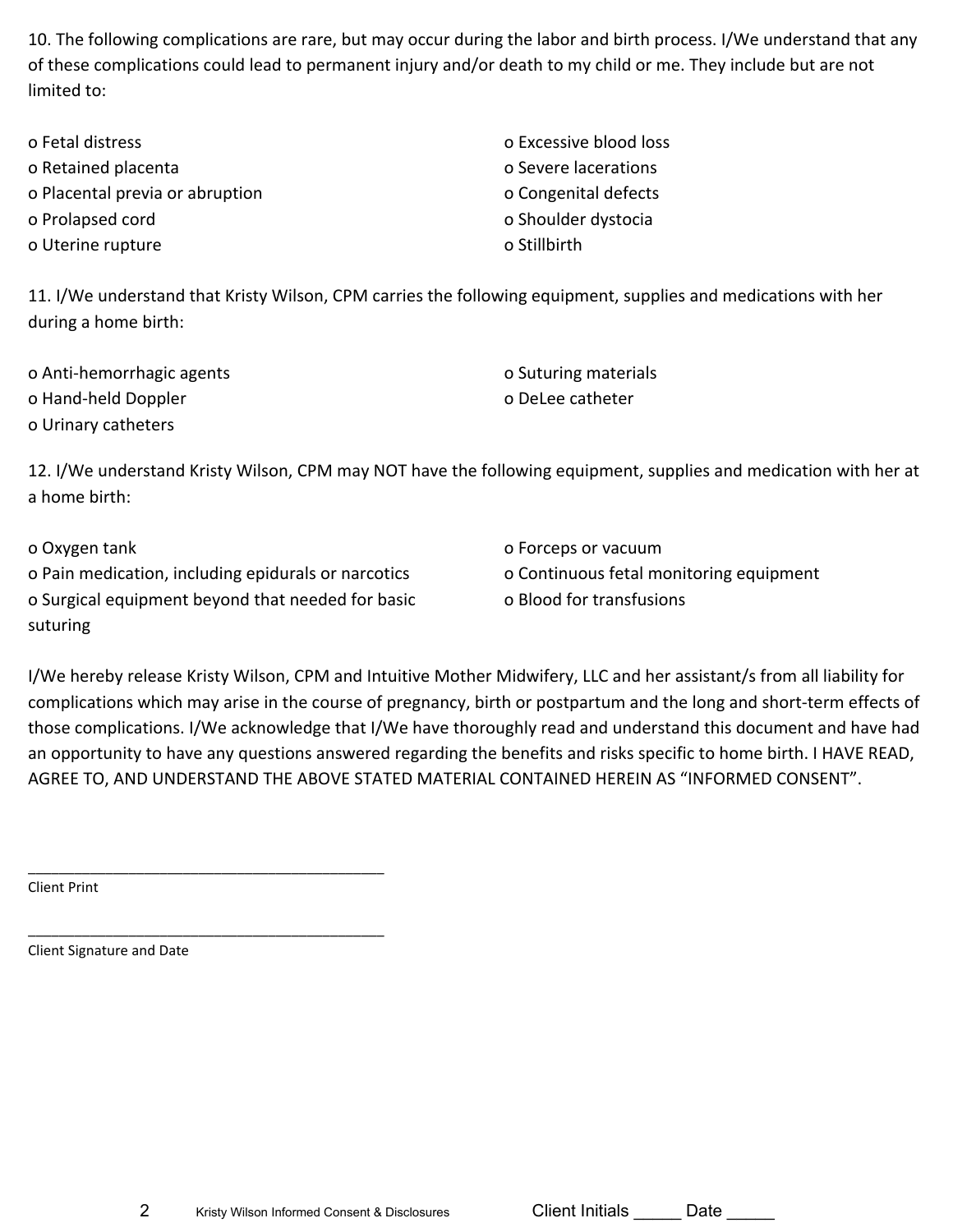Kristy Wilson, Certified Professional Midwife (NARM), Advanced Labor Doula and Placenta Preparation Specialist Certification, Education, Experience and Background - (latest update February 2021)

- Births attended: more than 350 (Clients as primary midwife 250+)
- Mothers served as part of a group practice: more than 550 in group practice with other midwives sharing on-call services
- Placentas prepared for postpartum use: more than 500

Birth Professional Positions, Higher Education, Certifications, Supplemental Training, Education, and Seminars Attended

- 2021 Bachelor of Science in Midwifery (BSM), National College of Midwifery, Taos, NM.
- Fall 2020 PA Department of Health Annual Midwives conference (online compendium)
- 2020-2021 Breech Without Borders Online Breech Pro and Hershey, PA in-Person Training.
- 2020 NARM CPM and Preceptor Recertification Approved (June 2020 with expiration July 2023)
- 2020 Evidence Based Birth Professional Course Completion
- 2020 Helping Babies Breathe NRP hands-on class with area midwives (Mifflin County, PA)
- 2020 PA Department of Health Annual Midwives Conference (February 2020)
- 2019 to Present Registered Preceptor with National College of Midwifery (NCM) and North American Registry of Midwives (NARM) with active apprentices
- 2019 Accepted first Apprentice; Trained Assistants and Birth Attendants due to growing clientele and rural needs
- 2019 NRP refresher course with Jennifer Nelson, Pittsburgh, PA. (Expires 11/2021)
- 2019 PA Department of Health Annual Midwives conference (March 2019)
- 2018 Out of Hospital Fetal Heart Monitoring, HIVEEc, Holly Scholles, MA, CPM, LDM.
- 2018 Placentaphagy: Frequency, Rationale, and Associated Neonatal Outcomes, HIVEEc, Melissa Cheyney, PhD, CPM, LDM
- 2018 Anemia: DIagnosis, Implications and Management in Pregnancy and Postpartum, Julia Bailey, CPM, LDM, IBCLC
- Fall 2017 Enrolled to Present (Lifetime Membership) Herbal Medicine for Women Continuous Course, Aviva Romm, MD, Midwife
- Fall 2017 Surgical Skills for Midwives Online Class
- Summer 2017 "Stick 'Em Up" IV Therapy for Midwives Class, Las Vegas, NV
- Summer 2017 "Spinning Babies" Workshop, Las Vegas, NV
- Summer 2017 Midwifery Today "Tricks of the Trade" Seminar
- Spring 2017 Microbirth School with Toni Harman of "The Microbiome Effect & Your Baby's Microbiome"
- September 2016 Birth Emergency Skill Training (BEST) Workshop for the Out-of-Hospital Midwife, with Andrea Dixon, CNM, in Las Vegas, NV
- August 2016 to Present Certified Professional Midwife (CPM) through North American Registry of Midwives (NARM)
- Summer 2016 NV State Hearing Screening for Early Hearing Detection & Intervention (EHDI) Program: attended training, and approved by the State of Nevada to conduct screenings.
- Spring 2016 Mercy In Action Navigating Ethical Student/Preceptor/Client Relationships Correspondence Course
- Spring 2016 Mercy In Action Global Midwifery Skills Correspondence Course
- Spring 2016 Mercy In Action Cultural Competency & Respectful Maternity Care Correspondence Course
- April 2016 Midwifery Today Conference, Harrisburg, PA. Attended classes by Carol Gautschi, Diane Goslin, Barbara Harper, Gail Hart, Fernando Molina, Sister Morningstar, Elaine Stillerman, and Jan Tritten. Classes included: The Lost Art of Pelvimetry; The First Two Hours After Birth; Malpresentations; Tricks of the Trade; Waterbirth Around the World; Organic Midwifery; New and Old Techniques for Controlling & Preventing Hemorrhage; Motherbaby Communication in the Womb.
- Spring 2013- Spring 2016 Midwifery Apprenticeship and Assistant with Sherry Hopkins, CPM & Tiffanie Gonzales, CPM of Well Rounded Momma, Las Vegas, NV.
- Spring 2015 to Spring 2017 Advanced Labor Doula, Certified Professional Midwife, Co-Owner/Financial Officer/Treasurer, Well Rounded Momma Maternity Center, Las Vegas, NV.
- 2015-present Creator and Instructor, Beyond Birth Postpartum Workshop including Womb Wrap Belly Binding services.
- February 2015 Midwifery Today Conference, Eugene, OR. Attended classes by Michel Odent, Sister Morningstar, Patricia Edmonds, Elizabeth Davis, Gail Hart, Fernando Molina MD, Gail Tully, Diego Alarcon, Vicki Penwell, Jan Tritten, and Yeshi Neumann. Classes included: Newborn Babies Need Love, Microbes, & Stress; Birth with Love Changes the World; Communication for Birth Practitioners; Pelvis Diameters for Freeing Stuck Babies; Hemorrhage and Estimating Blood Loss; Love in Birth vs. Fear in Birth; Cherokee Birth; Mythology in Midwifery and Obstetrics; Holistic Complete Exam; Low-tech, No-tech Midwifery.
- 2014, 2016- Certification, Integrative Neonatal Resuscitation of the Newborn (NRP) through Karen Strange, Neonatal Program Instructor, American Academy of Pediatrics in San Diego, CA & Las Vegas, NV.
- 2014 to 2018 Founder and Operator, 'Honor Your Placenta' (TM) Placenta Preparation Services, Las Vegas, NV.
- 2014 North American Registry of Midwives (NARM) onsite classes for Preceptor/Apprentice Relationships and Legislation Information Session, Las Vegas, NV.
- 2013 to Present Placenta Preparation Specialist & Trainer for Natural Healing Art of the Placenta, Albuquerque, NM. Placentaphagy (smoothies, capsules, tincture and salve) & Placenta Art Training. OSHA trained in Bloodborne Pathogen Safety. Clark County Food Safety Handler.
- 2013 Hatting, Chatting & Patting and History of Midwifery online courses by Ancient Art of Midwifery Institute (AAMI).
- Fall 2013-Spring 2017 Independent Contractor, Well Rounded Momma, Maternity Center, Las Vegas, NV.
- 2012 DONA Doula Workshop, Las Vegas, NV.
- 2012 to Present Certification, CPR/BLS for the Healthcare Professional through American Heart Association. (Expires 8/2022)
- 2006 to 2015 Water Lily Natural Health, Owner and Operator as Doula, Wellness Consultant, Healthy Living Consultant. Albuquerque, NM and Las Vegas, NV.
- 2001 Bachelor of Science, Pennsylvania State University, Magna Cum Laude, Beta Gamma Sigma Honors Society. Majored in Insurance and Minored in Legal Environment of Business.
- 1997-1998 Allentown College of St. Francis de Sales Nursing Major.

3 Kristy Wilson Informed Consent & Disclosures Client Initials Date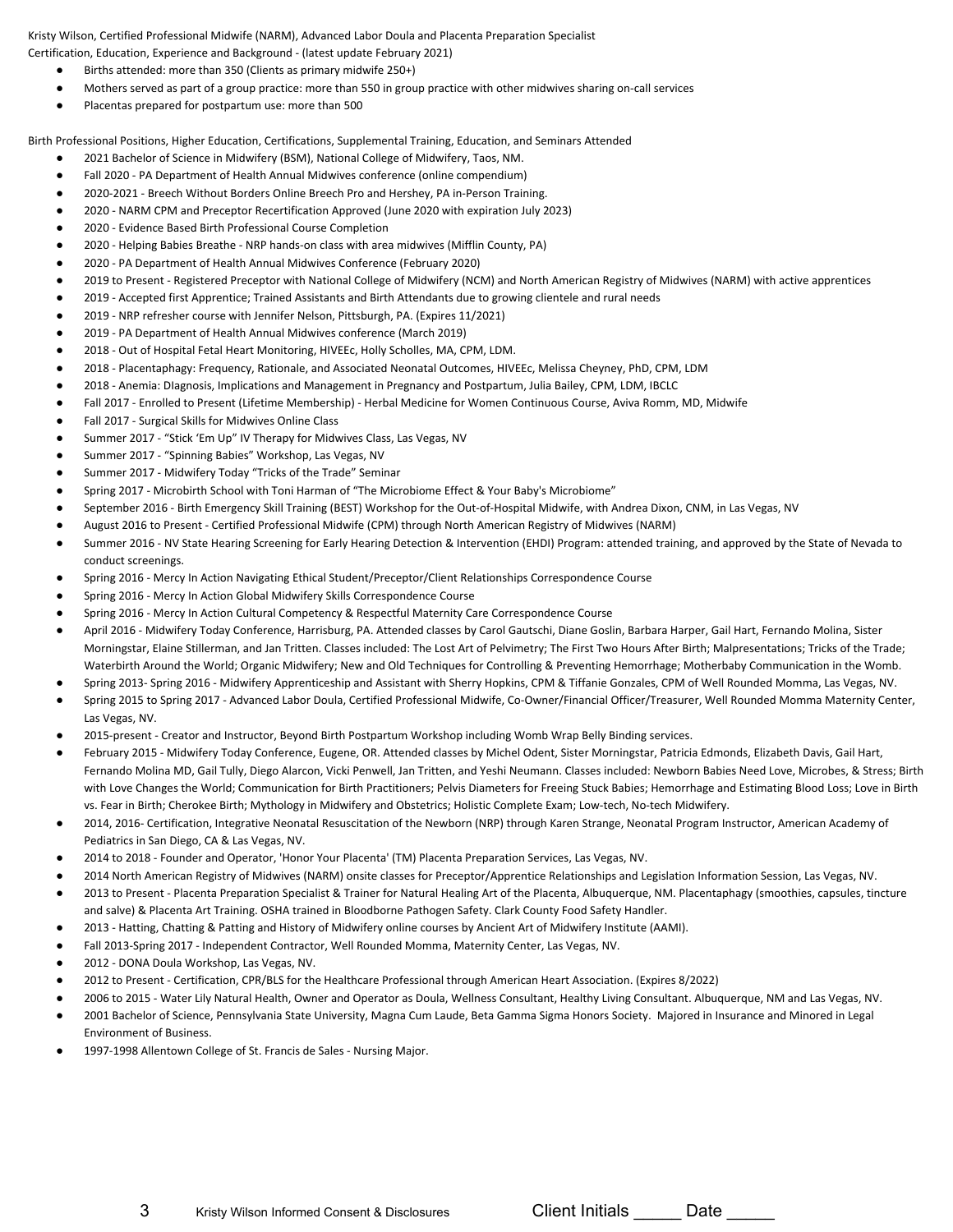| <b>INFORMED CONSENT STATEMENTS:</b>                                                                                                                                                                                                                                                                                                                                                                                                                                                                                                                                                                                                                                                                                                                                                                                                                                                                             |             |  |  |  |
|-----------------------------------------------------------------------------------------------------------------------------------------------------------------------------------------------------------------------------------------------------------------------------------------------------------------------------------------------------------------------------------------------------------------------------------------------------------------------------------------------------------------------------------------------------------------------------------------------------------------------------------------------------------------------------------------------------------------------------------------------------------------------------------------------------------------------------------------------------------------------------------------------------------------|-------------|--|--|--|
| I understand that there are potential risks to myself and/or my baby during pregnancy, labor, delivery and the newborn and postpartum<br>period. I understand that my midwife will do her best to inform me of these risks and ask me to sign Informed Consent forms and<br>disclosures as we discuss various issues. I understand the above statement regarding my rights:<br><b>YES</b><br>NO                                                                                                                                                                                                                                                                                                                                                                                                                                                                                                                 |             |  |  |  |
|                                                                                                                                                                                                                                                                                                                                                                                                                                                                                                                                                                                                                                                                                                                                                                                                                                                                                                                 |             |  |  |  |
| The following laboratory tests and procedures are recommended during pregnancy: Blood type and RH factor, CBC, Syphilis, Rubella Titer,<br>Antibody Screen, HIV, Hepatitis B & C, Urinalysis, Gonorrhea, Chlamydia, GBS Culture, Blood Glucose Screen, Thyroid Panel and Ultrasound.<br>Rhogam is recommended by ACOG for RH negative women who experience vaginal bleeding during the pregnancy, at 28 weeks and after<br>the birth of the baby if that baby is RH positive. A newborn genetic screen, vitamin K and antibiotic ointment are recommended for the<br>newborn. I understand that the above tests are highly recommended and that there may be additional testing recommended for the<br>health of myself and my baby. I additionally understand that I have the right to decline all testing and procedures.<br>I understand the above statement regarding my rights:<br><b>YES</b><br><b>NO</b> |             |  |  |  |
|                                                                                                                                                                                                                                                                                                                                                                                                                                                                                                                                                                                                                                                                                                                                                                                                                                                                                                                 |             |  |  |  |
| I authorize Kristy Wilson, CPM, Intuitive Mother Midwifery, and any birth assistants attending with her, and therefore a member of the<br>birth team, to treat me and my baby as necessary. This includes prenatal exams, collection of blood, urine and vaginal samples for<br>laboratory testing, physical and vaginal exams as necessary, administration of herbs or medications as applicable, delivery of my baby,<br>emergency episiotomy, perineal suturing, routine newborn care, emergency and resuscitative measures for myself or my baby, assistance<br>with breastfeeding and any other related procedures that may be necessary for the health and safety of myself and my baby.<br>I understand the above statement regarding my rights:<br><b>YES</b><br><b>NO</b>                                                                                                                              |             |  |  |  |
|                                                                                                                                                                                                                                                                                                                                                                                                                                                                                                                                                                                                                                                                                                                                                                                                                                                                                                                 |             |  |  |  |
| I agree to be contacted via telephone with all results or important matters to be discussed. I understand that all text messages are to be of<br>non-urgent matter and that all text and telephone correspondence will be charted as official contact between myself and and Kristy<br>Wilson, CPM.<br><b>YES</b><br><b>NO</b>                                                                                                                                                                                                                                                                                                                                                                                                                                                                                                                                                                                  |             |  |  |  |
|                                                                                                                                                                                                                                                                                                                                                                                                                                                                                                                                                                                                                                                                                                                                                                                                                                                                                                                 |             |  |  |  |
| If you have a grievance, please attempt a resolution with us first, knowing that we will make every reasonable attempt to resolve your<br>issue. If this is not possible, NARM can be contacted for a peer review and/or a complaint review.<br>I understand the above statement regarding my rights:<br><b>YES</b><br><b>NO</b>                                                                                                                                                                                                                                                                                                                                                                                                                                                                                                                                                                                |             |  |  |  |
|                                                                                                                                                                                                                                                                                                                                                                                                                                                                                                                                                                                                                                                                                                                                                                                                                                                                                                                 |             |  |  |  |
| I hereby agree to and understand this informed consent agreement. I accept responsibility for any potential risks of having a homebirth<br>with a Certified Professional Midwife. I understand that Kristy Wilson is not a doctor or nurse and does not carry malpractice insurance. I<br>was given the opportunity to ask questions and understand the information provided. I choose to continue care with Kristy Wilson, CPM,<br>Intuitive Mother Midwifery, LLC.                                                                                                                                                                                                                                                                                                                                                                                                                                            |             |  |  |  |
| <b>CLIENT SIGNATURE</b>                                                                                                                                                                                                                                                                                                                                                                                                                                                                                                                                                                                                                                                                                                                                                                                                                                                                                         | <b>DATE</b> |  |  |  |
|                                                                                                                                                                                                                                                                                                                                                                                                                                                                                                                                                                                                                                                                                                                                                                                                                                                                                                                 |             |  |  |  |

|  | Date |  |
|--|------|--|
|  |      |  |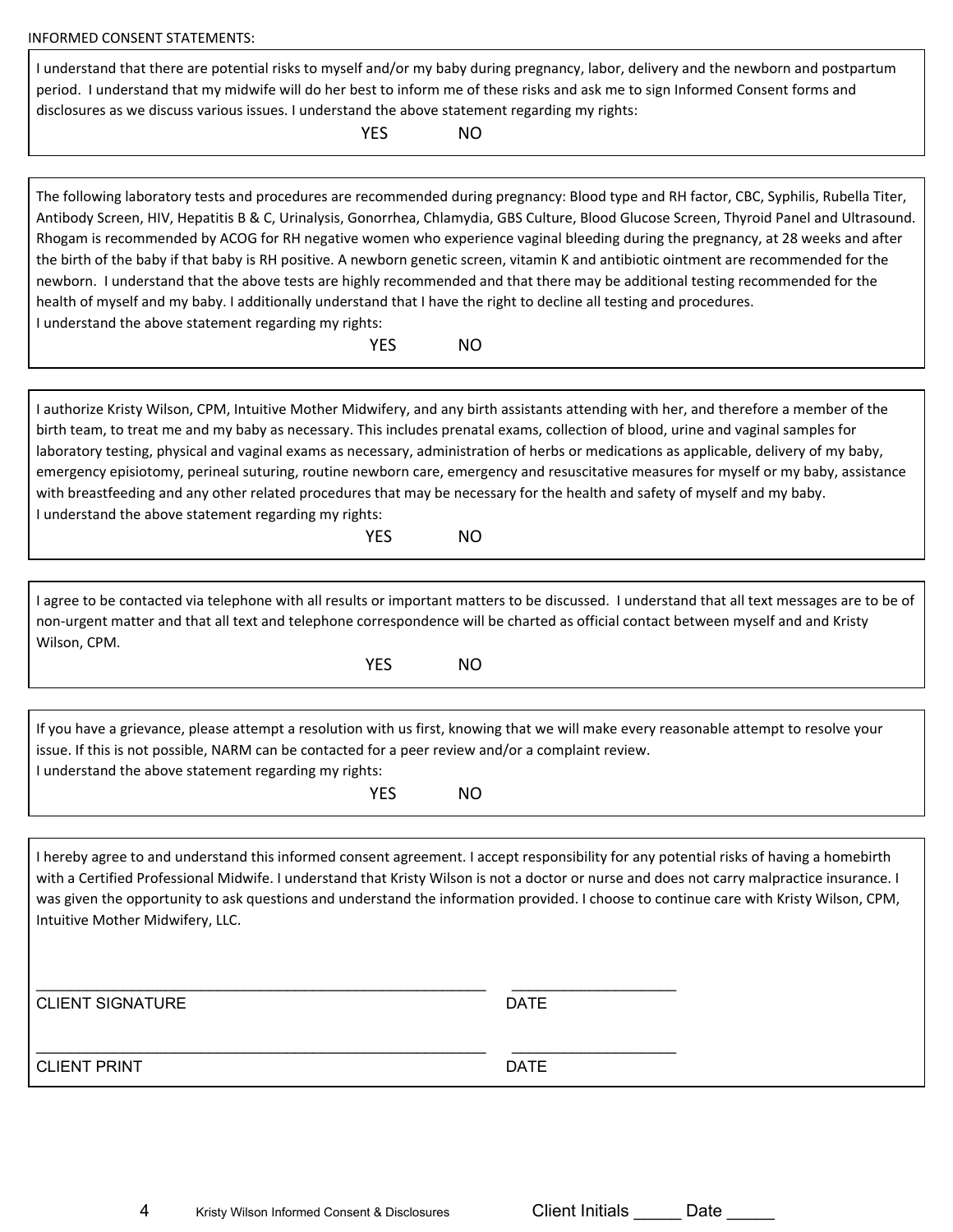#### Legal Status of Midwifery in Pennsylvania

Traditionally, community midwives have been trained through means of an apprenticeship under an experienced midwife. They may or may not complete an academic program of study. Many midwives choose to become Certified Professional Midwives (CPM) registered with the North American Registry of Midwives (NARM). There are several paths available to achieve the status of a CPM with NARM. Traditional midwives and CPMs are not nurses or nurse-midwives, unless they have sought those credentials separately. Traditional midwives are not currently regulated by the state of PA. There is currently no licensure available to a midwife holding a CPM credential.

### Some Midwifery History

A 1929 Midwifery Statute provided regulation of midwives through the State Board of Medical Education and Licensure. A 1985 Act with a 2007 Update addressed matters regarding required physician oversight and medical practices and prescriptive permissions as they apply to nurse-midwives. The 1985 and 2007 statements did not address Traditional Midwives, Lay Midwives, or Certified Professional Midwives.

The Commonwealth of Pennsylvania has chosen to disregard the 1929 statute that licensed all midwives in favor of focusing on the Nurse-Midwifery licensure statute. Basically, as it currently stands and has been upheld in the court system, the Traditional Midwife is still legal to practice under the 1929 statute addressing non-nurse midwives, but they are in a position where they can no longer request and receive documentation from the commonwealth. The ability for non-nurse midwives to practice as Traditional Midwives has been upheld by the court system as recently as 2008 and 2012 (Diane Goslin vs. State Board of Medicine).

Kristy Wilson is a Certified Professional Midwife and practices in Pennsylvania as a community-based traditional midwife. Kristy Wilson is registered through Perkinelmer Genetics to collect newborn blood samples for metabolic screening and the congenital heart defect screening as per the terms of the PA Newborn Screening requirements for PA birth attendants. Kristy has also been issued a state-owned OAE device to perform the newborn hearing test. Kristy is known by the Department of Vital Statistics to file birth certificates as a CPM/Traditional Midwife.

Sources:

<https://www.legis.state.pa.us/cfdocs/legis/li/uconsCheck.cfm?yr=2007&sessInd=0&act=50>

<https://law.justia.com/cases/pennsylvania/commonwealth-court/2008/1830cd07-5-23-08.html>

<https://www.legis.state.pa.us/WU01/LI/LI/US/PDF/1929/0/0155..PDF>

[https://www.templelawreview.org/lawreview/assets/uploads/2018/12/Levinson\\_91-Temp.-L.-Rev.-139.pdf](https://www.templelawreview.org/lawreview/assets/uploads/2018/12/Levinson_91-Temp.-L.-Rev.-139.pdf)